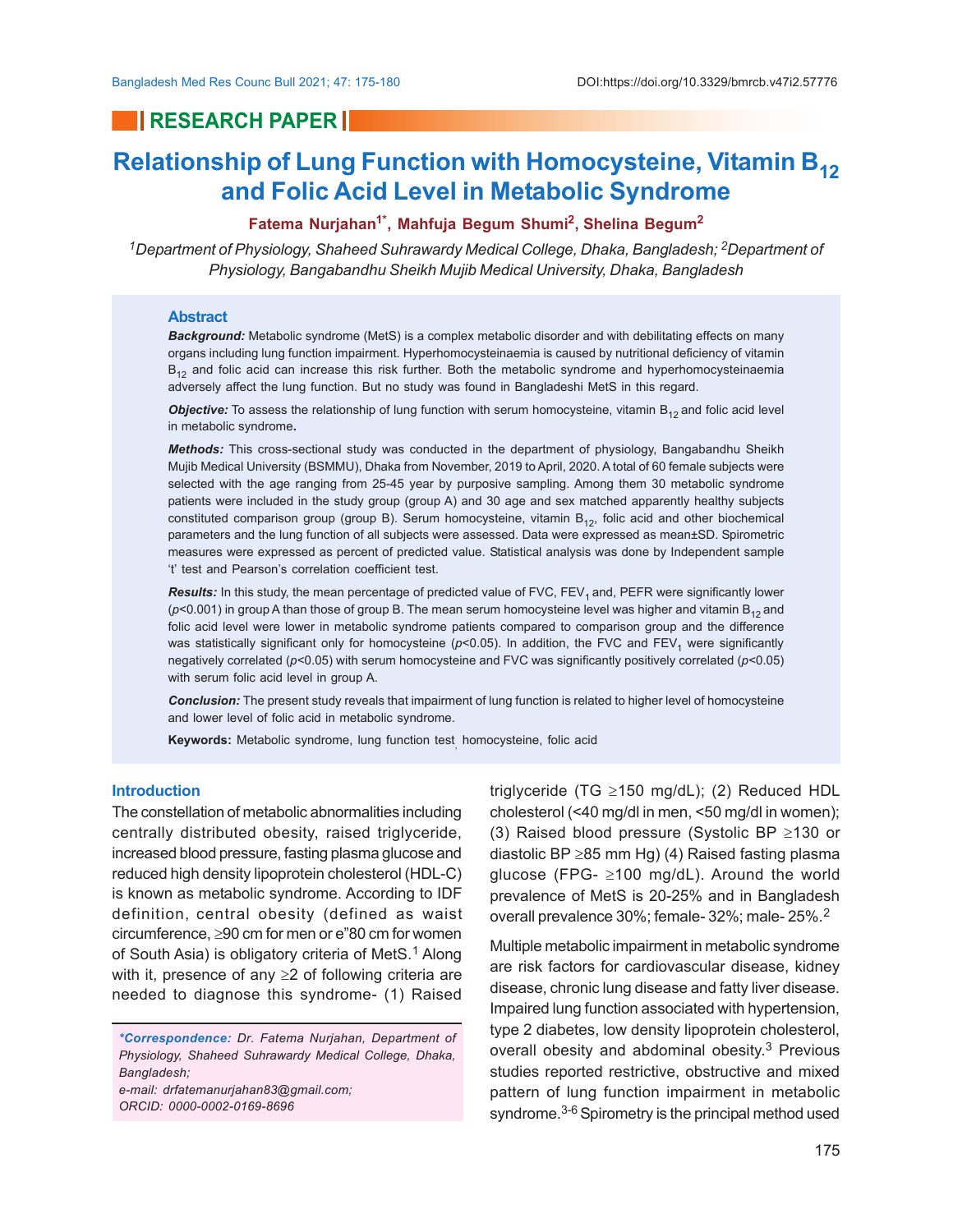to evaluate ventilatory function of lung. It is widely used and well recognized procedure for assessing lung function<sup>7</sup>.

Several studies found higher level of homocysteine and/or lower level of vitamin  $B_{12}$  and folic acid in MetS<sup>8-10</sup>. On the contrary, some studies found no significant changes in homocysteine, vitamin  $B_{12}$  and folic acid level in this group of patients.<sup>11, 12</sup>

Homocysteine is toxic, nonproteogenic sulfer containing amino acid which is produced from demethylation of dietary methionine in the liver. Homocysteine is metabolised either via transsulfuration or remethylation pathway. About half of the intracellular homocysteine remethylated to methionine by methionine synthase. Vitamin  $B_{12}$  and folic acid are required for this reaction. Other half of homocystein transsulfurated to cystein with the help of cystathione  $\beta$ -synthase which require vitamin  $B_6$ as a cofactor. The cystein ultimately converted to sulfate and cleared from the body via urine.<sup>13-15</sup>

Aberrant homocysteine metabolism leads to cytotoxicity by redox imbalance and oxidative stress by elevated protein, nucleic acid and carbohydrate oxidation and lipoperoxidation.<sup>16</sup> Lower level of vitamin  $B_{12}$  strongly correlates with lipid peroxidation and folic acid minimize oxidative stress.<sup>17,18</sup> Hyperhomocysteinaemia causes oxidative stress in rat lung by lipid peroxidation, oxidative damage to protein and disrupted enzymatic and non-enzymatic antioxidant defense.<sup>19</sup>

Several studies observed the relationship of lung function with homocysteine, vitamin  $B_{12}$  and folic acid in general population and in COPD patients.20-22

Despite reports regarding relationship between lung function and homocysteine, vitamin  $B_{12}$  and folic acid level in general population and in COPD patients, there is no evidence of investigating relationship between them in MetS. Exploring this relationship may be helpful in prevention, early diagnosis and effective management of impaired lung function related morbidity in this group of patients.

#### **Materials and Methods**

This was a cross sectional study, conducted in the depertment of physiology, BSMMU from November 2019 to April 2020. The protocol of this study was approved by Institutional Review Board, BSMMU, Dhaka. Thirty diagnosed MetS patients with age range

25-45 years were included in the study group. Another 30 age and sex matched apparently healthy subject were taken as comparison group who were in good physical health. All the subjects were free from respiratory, cardiac, renal and chronic liver disease. Individual having thyroid disorders, malignancy, menopause and on nutritional supplement like multivitamins (within 120 days) were excluded from the study. The study group were selected from the Department of Endocrinology, OPD, BSMMU, Dhaka who were diagnosed as metabolic syndrome. The comparison group were collected among the relatives and attendants of patients, hospital staff and subjects available in the BSSMU campus and also through personal contacts from different areas of Bangladesh.

After selection of the subjects, thorough information was given to them about the objectives and study procedure. Informed written consent was obtained from all the participants who were voluntarily participated. The patients were also allowed freedom to withdraw herself from the study even after participation whenever they feel. Detail dietary, family, menstrual and medical history were taken and thorough physical examination, anthropometric measurement including waist circumference were recorded on a data schedule. Then 10 ml venous blood was collected in fasting condition from ante-cubital vein of each subject of both groups for estimation of FPG, fasting lipid profile, serum creatinine, serum alanine aminotransferase. If these were normal, the other biochemical variables were estimated.

After final selection serum homocysteine, vitamin  $B_{12}$ , folic acid were assessed from the preserved blood by chemiluminescent immunoassay. The selected subjects were again requested to attend the department of physiology with all preparation of lung function test on next day. To assess lung function, spirometry was done using a portable spirometer (PONY FX, cosmed, Italy] in the lung function laboratory in the department of physiology.

Data were expressed as mean ± SD. Spirometric measures were expressed as percent of predicted value. Independent sample 't' test was done to compare mean value of all parameters between study group and comparison group. Pearson's correlation test was done to see the relationship of lung function parameters with serum homocysteine, vitamin  $B_{12}$ and folic acid level in metabolic syndrome patients by using SPSS.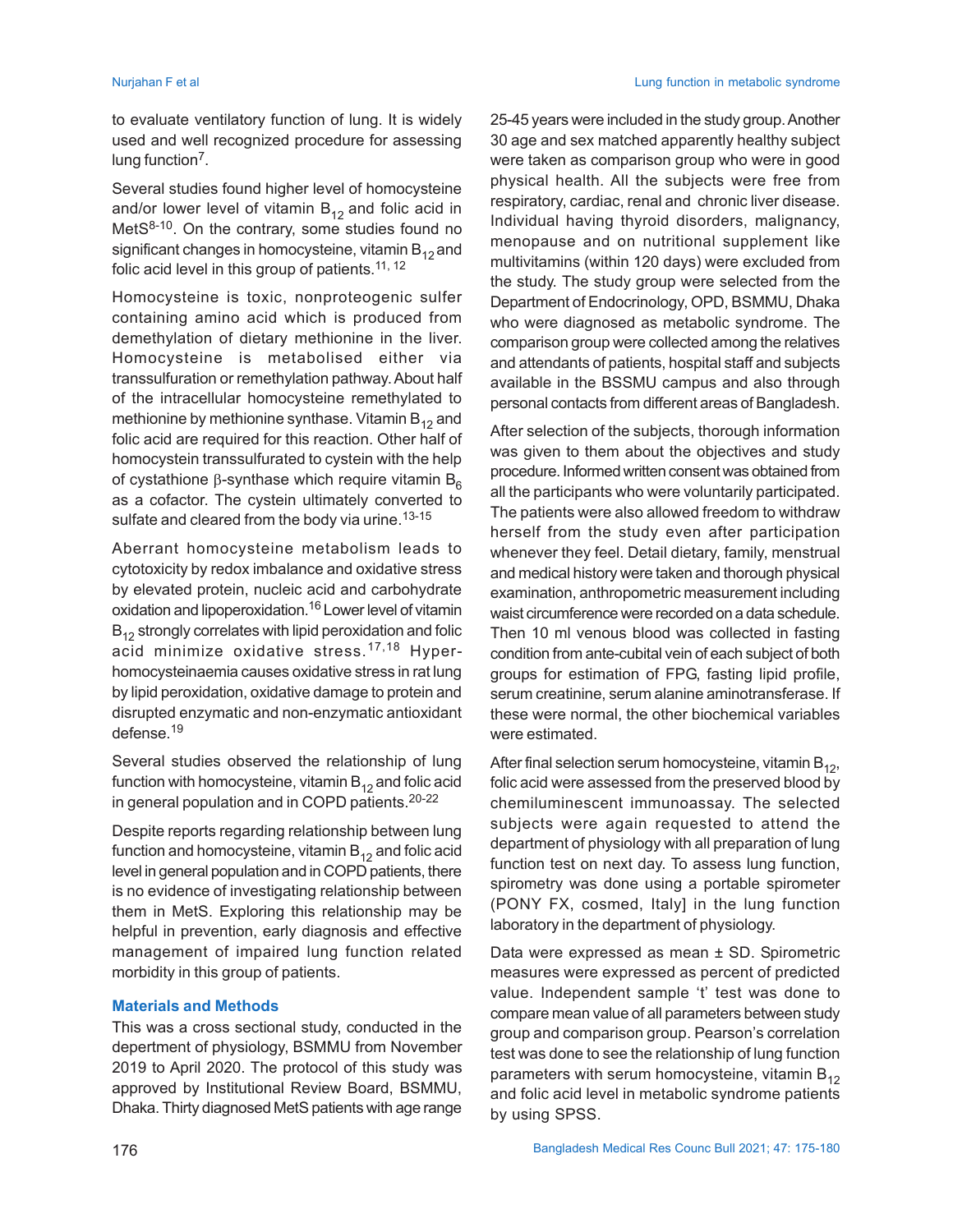#### **Results**

In this study, total 60 subjects were enrolled. Among them 30 were study subjects and 30 were age, sex matched apparently healthy comparison subjects. Data were collected from all the subjects. The mean percentage of predicted value of FVC and FEV<sub>1</sub> were significantly lower in group A than that of group B [74.07 (SD= 8.49); 85.77 (SD= 6.20) and 73.77 (SD= 9.58); 84.00 (SD=8.54) respectively; *p*<0.001, p<0.001]. Actual value of FEV1/FVC % was higher in group A than that of group B but the difference was statistically non-significant between the groups [85.46 (SD=5.95) and 84.07 (SD=4.40) respectively; *p*>0.05]. The mean percentage of predicted value of PEFR was significantly lower in group A than that of group B [56.37 (SD= 15.84) and 83.77 (SD=19.98) respectively; *p*<0.001]. There was lower but statistically nonsignificant difference found in mean percentage of predicted value of FEF<sub>25-75%</sub> in group A than that of group B [62.07 (SD=14.31) and 68.57 (SD=12.77) respectively; (*p*>0.05) (table I).

The mean value of serum homocysteine was significantly higher in group A than that of group B  $[10.89$  (SD= 4.01)  $\mu$ mol/L and 8.91 (SD= 2.85)  $\mu$ mol/ L respectively *p*<0.05]. The difference of serum vitamin  $B_{12}$  and folic acid were lower in group A than those of group B but these were statistically non significant [396.90 (SD= 150.52) pg/mL; 462.50 (SD=143.17) pg/mL and 8.77 (SD=2.29) ng/mL; 8.81(SD= 3.90) ng/mL respectively; p>0.05] (table II). In the group of metabolic syndrome FVC, FEV<sub>1</sub>, FEV<sub>1</sub>/FVC, PEFR and FEF<sub>25-75%</sub> were negatively correlated ( $r = -0.435$ , -0.417, -0.052, -0.309 and -0.293 respectively) with serum homocysteine level but it was statistically significant for FVC and FEV1 (*p*<0.05, *p*<0.05 respectively) (table III). In the study group FVC, FEV<sub>1</sub>, FEV<sub>1</sub>/FVC, PEFR and FEF<sub>25-75%</sub> were negatively correlated (r = -0.293, -0.312, -0.124, -0.258 and - 0.151 respectively) with serum vitamin  $B_{12}$  level but these were statistically non significant (*p*>0.05) (table IV). In the MetS group FVC, FEV1, FEV<sub>1</sub>/FVC, PEFR and FEF<sub>25-75%</sub> were positively correlated ( $r = 0.378$ , 0.359, 0.031, 0.238 and 0.124 respectively) with serum folic acid level but it was statistically significant only for FVC (*p*<0.05) (table V).

| <b>Variables</b>       | Group A           | Group B            | p value             |
|------------------------|-------------------|--------------------|---------------------|
|                        | $(n=30)$          | $(n=30)$           |                     |
|                        |                   |                    |                     |
| <b>FVC</b>             | 74.07±8.49        | 85.77±6.20         | $0.000***$          |
| (% of predicted value) | $(59.00 - 92.00)$ | $(74.00 - 96.00)$  |                     |
|                        |                   |                    |                     |
| FEV <sub>1</sub>       | 73.77±9.58        | 84.00±8.54         | $0.000***$          |
| (% of predicted value) | $(59.00 - 96.00)$ | $(70.00 - 100.00)$ |                     |
|                        |                   |                    |                     |
| $FEV1/FVC$ %           | 85.46±5.95        | 84.07±4.40         | 0.304 <sup>ns</sup> |
| (actual value)         | $(67.00 - 96.00)$ | $(74.00 - 91.00)$  |                     |
|                        |                   |                    |                     |
| <b>PEFR</b>            | 56.37±15.84       | 83.77±19.98        | $0.000***$          |
|                        |                   |                    |                     |
| (% of predicted value) | $(32.00 - 93.00)$ | $(35.00 - 109.00)$ |                     |
|                        |                   |                    |                     |
| FEF <sub>25-75%</sub>  | 62.07±14.31       | 68.57±12.77        | 0.068 <sup>ns</sup> |
| (% of predicted value) | $(32.00 - 95.00)$ | $(47.00 - 98.00)$  |                     |

|  |  | <b>Table I:</b> FVC, FEV <sub>1</sub> , FEV <sub>1</sub> /FVC, PEFR and FEF <sub>25-75%</sub> in two groups (N=60) |  |
|--|--|--------------------------------------------------------------------------------------------------------------------|--|
|--|--|--------------------------------------------------------------------------------------------------------------------|--|

Data were expressed as mean±SD. Values in parentheses indicate ranges; Statistical analysis was done by Independent sample 't' test; Group A-subjects with metabolic syndrome; Group B-comparison group; FVC-forced vital capacity; FEV<sub>1</sub>-forced expiratory volume in 1<sup>st</sup> second; PEFR-peak expiratory flow rate; FEF<sub>25-75%</sub>-forced expiratory flow in middle half of FVC; ns-non significant (*p*>0.05);\*\*\**p*<0.001; N=total number of subjects; n = number of subjects in each group.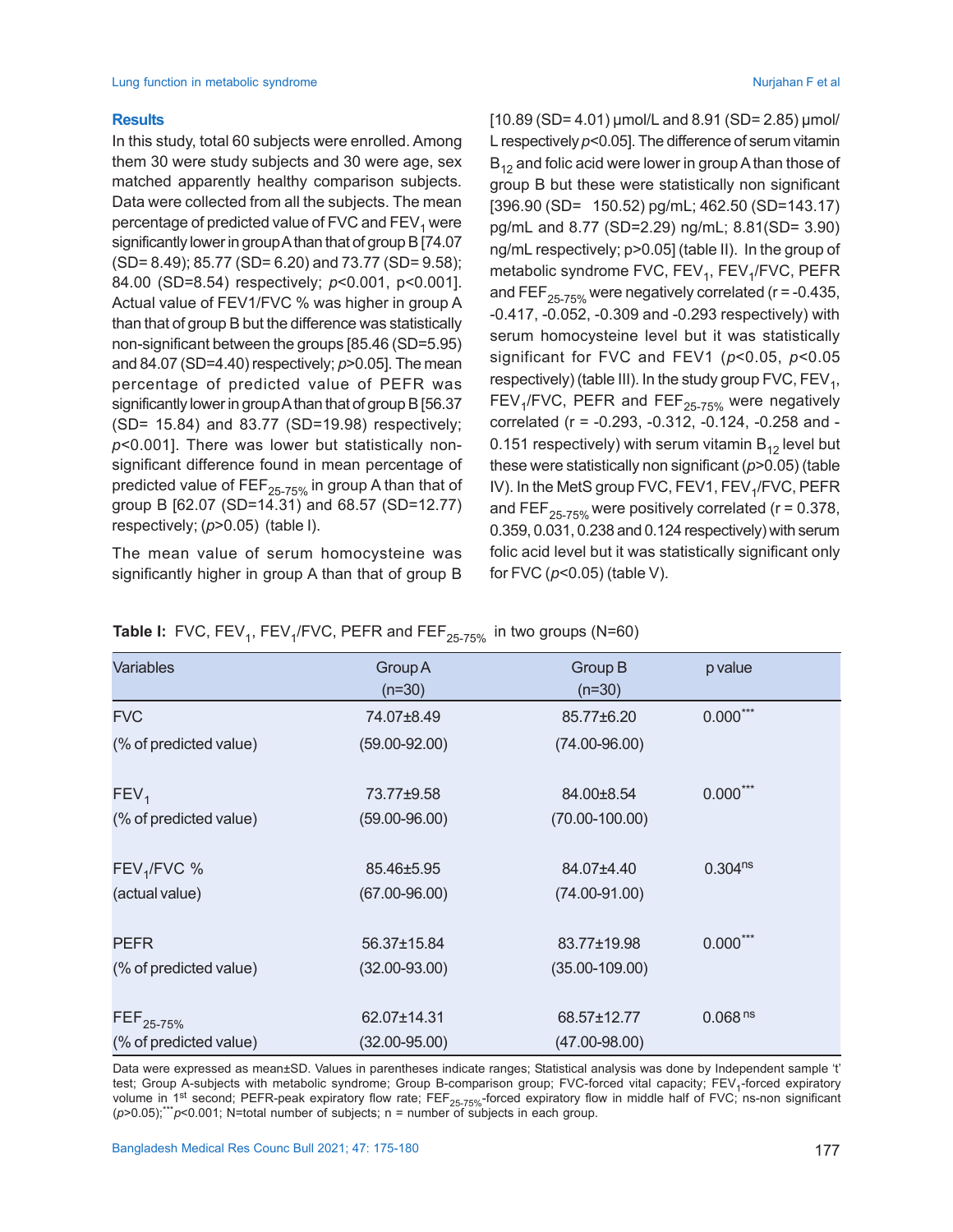| <b>Variables</b>     | Group A             | Group B             | p value             |
|----------------------|---------------------|---------------------|---------------------|
|                      | $(n=30)$            | $(n=30)$            |                     |
| Homocysteine         | 10.89±4.01          | $8.91 \pm 2.85$     | $0.031$ *           |
| $(\mu \text{mol/L})$ | $(5.19 - 22.98)$    | $(5.07 - 14.82)$    |                     |
|                      |                     |                     |                     |
| Vitamin $B_{12}$     | 396.90±150.52       | 462.50±143.17       | 0.089 <sup>ns</sup> |
| (pg/mL)              | $(166.00 - 878.00)$ | $(311.00 - 925.00)$ |                     |
| Folic acid           | $8.77 \pm 2.29$     | $8.81 \pm 3.90$     | 0.961 <sup>ns</sup> |
| (ng/mL)              | $(4.00 - 14.10)$    | $(3.50 - 17.30)$    |                     |
|                      |                     |                     |                     |

**Table II:** Serum homocysteine, vitamin  $B_{12}$  and folic acid levels in two groups (N=60)

Data were expressed as mean±SD. Values in parentheses indicate ranges; Statistical analyses were done by Independent sample 't' test; Group A-subjects with metabolic syndrome; Group B-comparison group; ns-non significant (*p*>0.05); \**p*<0.05; N=total number of subjects; n= number of subjects in each group.

**Table III:** Correlations of FVC,  $\mathsf{FEV}_1$ ,  $\mathsf{FEV}_1\mathsf{/FVC},$ PEFR and FEF $_{25-75\%}$  with serum homocysteine level in group A (n=30)

| Variables             | Group A $(n=30)$ |                      |
|-----------------------|------------------|----------------------|
|                       | r value          | p value              |
| <b>FVC</b>            | $-0.435$         | $0.016*$             |
| FEV <sub>1</sub>      | $-0.417$         | $0.022$ <sup>*</sup> |
| FEV <sub>1</sub> /FVC | $-0.052$         | 0.785 <sup>ns</sup>  |
| <b>PEFR</b>           | $-0.309$         | 0.096 <sup>ns</sup>  |
| FEF <sub>25-75%</sub> | $-0.293$         | $0.116^{ns}$         |

Statistical analysis was done by Pearson's correlation coefficient (r) test. Group A-subjects with metabolic syndrome; FVC-forced vital capacity; FEV<sub>1</sub>-forced expiratory volume in 1<sup>st</sup> second; PEFR-peak expiratory flow rate;  $\overline{FEF}_{25\text{-}75\%}$ -forced expiratory flow in middle half of FVC; \**p*<0.05; ns-non significant (*p*>0.05); nnumber of subjects in group A.

**Table IV:** Correlations of FVC, FEV<sub>1</sub>, FEV<sub>1</sub>/FVC, PEFR and FEF<sub>25-75%</sub> with serum vitamin  $B_{12}$  level in group A (n=30)

| Variables             | Group A $(n=30)$ |                     |
|-----------------------|------------------|---------------------|
|                       | r value          | p value             |
| <b>FVC</b>            | $-0.293$         | $0.116^{ns}$        |
| FEV <sub>1</sub>      | $-0.312$         | 0.094 <sup>ns</sup> |
| FEV <sub>1</sub> /FVC | $-0.124$         | $0.514^{ns}$        |
| <b>PEFR</b>           | $-0.258$         | 0.169 <sup>ns</sup> |
| FEF <sub>25-75%</sub> | $-0.151$         | $0.427^{ns}$        |

Statistical analysis was done by Pearson's correlation coefficient (r) test. Group A- subjects with metabolic syndrome; FVC-forced vital capacity; FEV<sub>1</sub>-forced expiratory volume in 1<sup>st</sup> second; PEFR-peak expiratory flow rate;  $\mathsf{FEF}_{25\text{-}75\%}$ -forced expiratory flow in middle half of FVC; ns-non significant (*p*>0.05); n-number of subjects in each group.

**Table V:** Correlations of FVC,  $\mathsf{FEV}_1$ ,  $\mathsf{FEV}_1\mathsf{/FVC},$ PEFR andFEF $_{25-75\%}$  with serum folic acid level in group A (n=30)

| Variables             | Group A (n=30) |                     |
|-----------------------|----------------|---------------------|
|                       | r value        | p value             |
| <b>FVC</b>            | 0.378          | $0.040*$            |
| FEV <sub>1</sub>      | 0.359          | 0.052 <sup>ns</sup> |
| FEV <sub>1</sub> /FVC | 0.031          | $0.870^{ns}$        |
| <b>PEFR</b>           | 0.238          | $0.205^{ns}$        |
| FEF <sub>25-75%</sub> | 0.124          | $0.514^{ns}$        |

Statistical analysis was done by Pearson's correlation coefficient (r) test. Group A- subjects with metabolic syndrome; FVC-forced vital capacity; FEV<sub>1</sub>-forced expiratory volume in 1<sup>st</sup> second; PEFR-peak expiratory flow rate;  $FEF_{25-75\%}$ - forced expiratory flow in middle half of FVC; \**p*<0.05; ns- non significant (*p*>0.05); nnumber of subjects in each group.

#### **Discussion**

In the study, FVC was significantly lower (*p*<0.001) in metabolic syndrome patients when compared to healthy subjects. Almost similar findings were reported by Choi et al, Yeh et al, Chen et al, Choudhary and Jani and Negm et a $3,5,23$ - $25$ .

But Rogliani et al and Van Huisstede et al found FVC was lower but nonsignificant in MetS patients in comparison to healthy individuals.<sup>26, 27</sup>

In the present study,  $\mathsf{FEV}_1$  was significantly lower (*p*<0.001) in metabolic syndrome patients compared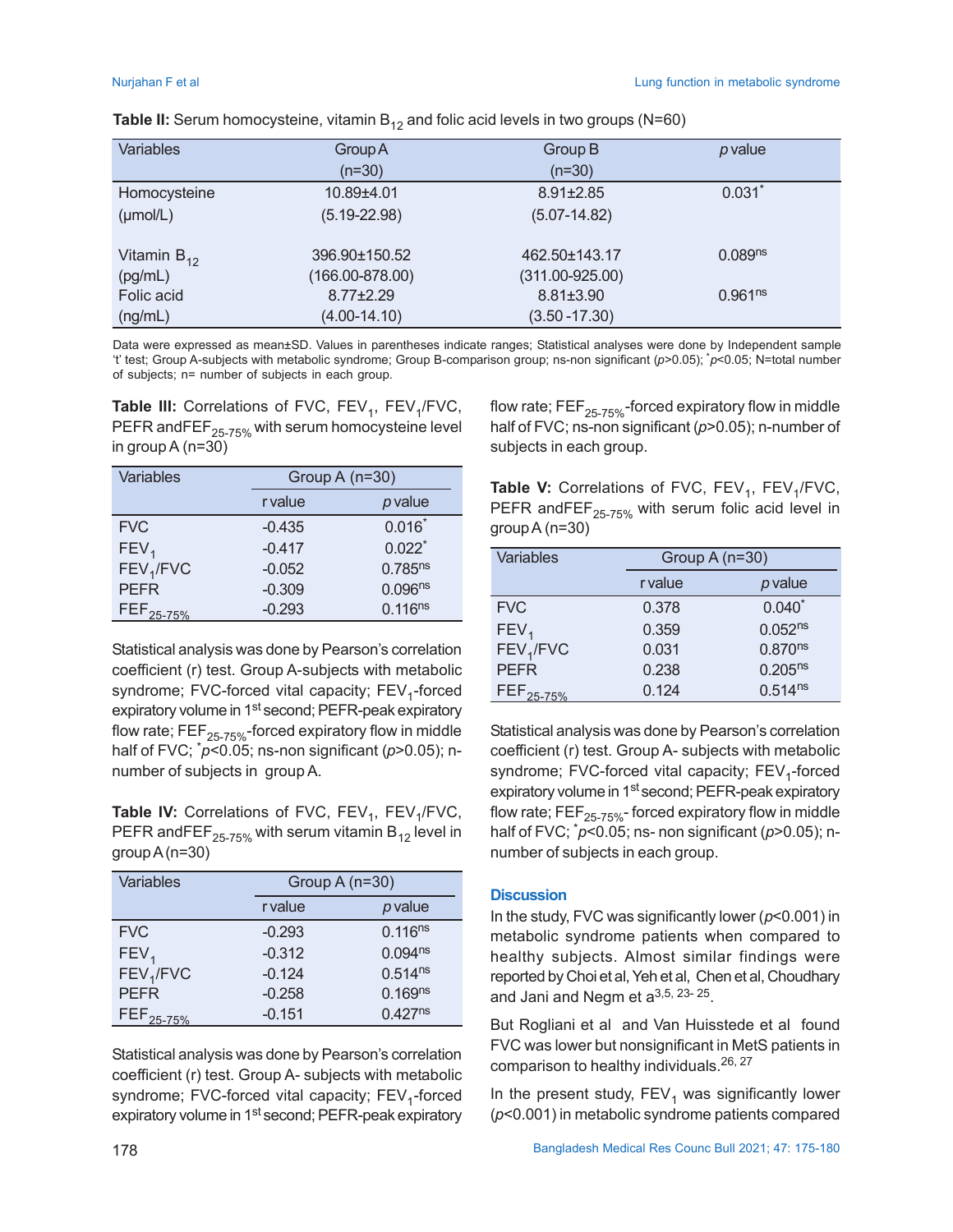to healthy comparison group. Consistent finding also observed by Yeh et al, Chen et al, Choudhary and Jani and Negm et al $^{3,5,24,25}$ .

But Rogliani et al and Van Huisstede et al found  $\mathsf{FEV}_1$  was lower but nonsignificant in MetS patients in comparison to healthy individuals.<sup>26, 27</sup>

The present study revealed that,  $\mathsf{FEV}_\mathsf{1}/\mathsf{FVC}$  ratio is higher but non significant in metabolic syndrome patients when compared to healthy subjects. Almost similar findings were reported by Soares et al.<sup>6</sup> Whereas, Negm et al reported significantly higher  $\mathsf{FEV}_1\mathsf{/FVC}$  ratio in metabolic syndrome patient than healthy subjects.<sup>3</sup> On the other hand, Choi et al and Choudhary and Jani found significantly lower  $\mathsf{FEV}_{\mathfrak{q}}/$ FVC ratio in MetS patients compare to healthy individual.5,23

This study found that PEFR was significantly lower (*p*<0.001) in MetS patients in comparison to healthy individuals. No previous study was available to compare this finding.

The current study revealed that  $\text{FEF}_{25\text{-}75\%}$  was lower in MetS patients in comparison to healthy individuals but it was statistically non-significant. Van Huisstede et al reported similar finding about  $\text{FEF}_{25\text{-}75\%}$  in their study. <sup>27</sup> Whereas, Choudhary and Jani found significantly lower FEF $_{25-75\%}$  in MetS patients when compared with healthy subjects.<sup>5</sup>

This study found that serum homocysteine was significantly higher (*p*<0.05) in MetS patients in comparison to healthy individuals. This finding was consistent by Guven and Inanc and Narang, Singh and Dange. 8, 10 But Nabipour et al. and Vaya et al. found higher but nonsignificant diffefence of this parameter in MetS patients in comparison to healthy individuals.11, 12

The current study revealed that serum vitamin  $B_{12}$ and folic acid were lower in MetS patients than those of comparison group but those were statistically nonsignificant. But Guven and Inanc, Maiti and Das and Narang, Singh and Dange found significantly lower these parameters in MetS patients in comparison to healthy individuals. $8-10$ 

In this study, Pearson's correlation coefficient (r) test was performed to observe the relationship of lung function measures with serum homocysteine, vitamin  $B_{12}$  and folic acid level in metabolic syndrome.

In metabolic syndrome group mean FVC, FEV1, FEV1/FVC, PEFR and FEF<sub>25-75%</sub> were negatively correlated with serum homocysteine level but only FVC and FEV1 were statistically significant (*p*<0.05). Almost similar findings were observed by Nunomiya et al. in general population.<sup>22</sup>

In metabolic syndrome group, mean FVC, FEV1, FEV1/FVC, PEFR and FEF<sub>25-75%</sub> were negatively correlated with serum vitamin  $\overline{B}_{12}$  level but these were statistically non-significant. No previous study was available to compare these findings.

In metabolic syndrome group, mean FVC, FEV1, FEV1/FVC, PEFR and FEF<sub>25-75%</sub> were positively correlated with serum folic acid level but it was statistically significant only for FVC (*p*<0.05). No previous study was available to compare these findings.

### **Conclusion**

Based on the results of the present study, it can be concluded that, impairment of lung function is related to higher level of homocysteine and lower level of folic acid in metabolic syndrome.

#### **Acknowledgement**

The authors gratefully acknowledge the BMRC for financial support to conduct this study. We also would like to express thanks and gratefulness to all the subjects of the study for their consent support and cooperation.

*Conflict of interest:* None Funding: Bangladesh Medical Research Council (BMRC) *Ethical Approval:* NREC of BMRC *Submitted:* 09 August 2020 *Final revision received:* 20 June 2021 *Accepted:* 30 June 2021

*Published:* 01August 2021

#### **References:**

- 1. International Diabetes Federation. The IDF consensus worldwide definition of the metabolic syndrome. IDF Communications 2006:1-23
- 2. Chowdhury MZ, Anik AM, Farhana Z, Bristi PD, Al Mamun BA, Uddin MJ, Fatema J, Akter T, Tani TA, Rahman M, Turin TC. Prevalence of metabolic syndrome in Bangladesh: a systematic review and meta-analysis of the studies. BMC public health. 2018;18:1-14. DOI: 10.1186/s12889-018-5209-z
- 3. Negm MF, Essawy TS, Mohammad OI, Gouda TM, EL-Badawy AM, Shahoot AG. The impact of metabolic syndrome on ventilatory pulmonary functions. Egyptian Journal of Bronchology. 2017;11:293-300. DOI: 10.4103/ejb.ejb\_82\_16